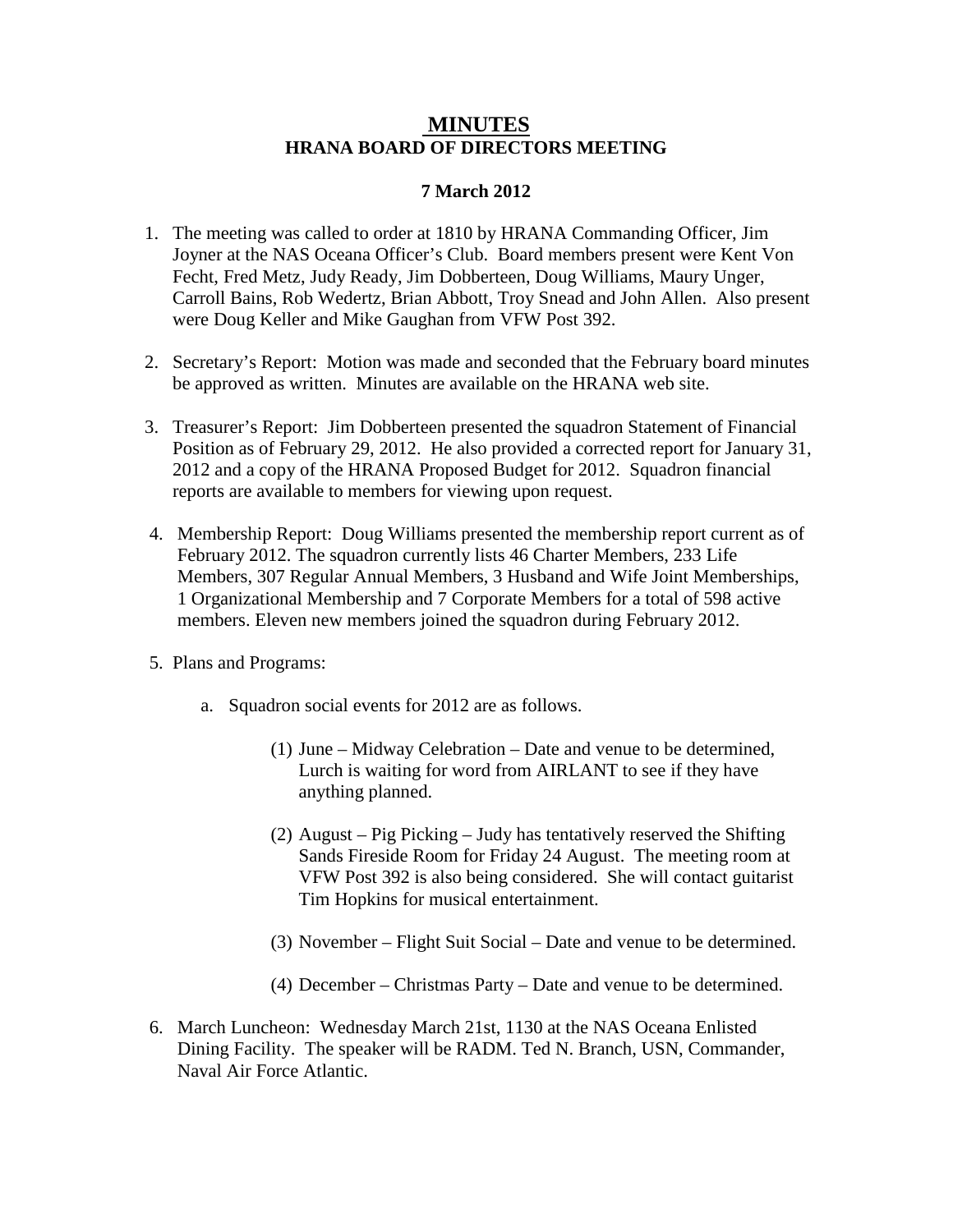- 7. PAO Report: Troy reported that AIRLANT will provide a photographer to cover the March luncheon. Pictures and a write up from the February luncheon will also be sent to Wings of Gold.
- 8. Monument Report: Fred reported that there is still a problem in the Memorandum of Understanding with the city concerning use of the monument site. Negotiations are under way for purchasing a new camera; Jerry Cox is handling this. The city has repaired all lighting in the area. The monument will be included on the walking tour planned by the city for this summer and the Naval Airpower Legacy presentation may be shown again this summer. There is a possible problem in that the city wants to show the Naval Airpower presentation one night a week and use the site for other presentations four nights a week. Fred is still trying to resolve some flagpole issues and he also stated that the flags will be put up about 1 May.
- 9. Old Business:

Golf Tournament – Friday April  $27<sup>th</sup>$ . Flyers are out. Potential hole sponsors are being contacted. The board approved HRANA sponsorship of one hole.

- 10. New Business:
	- a. HRANA Letter to Headquarters: The letter had been reviewed by board members and a lengthy discussion was held concerning what should be in the letter and who all should receive copies. Fred and Maury will finalize the letter. In addition to headquarters, copies will be sent to all other ANA Squadrons and ANA Board Members.
	- b. MCAA McCutcheon Squadron Marine Aviation Memorial Tower A discussion was held concerning HRANA making a donation to this project. No decision was reached.
	- c. Little Creek Officer's Club Availability Kent will meet with club manager Amy Hummel and Little Creek Assistant MWR Director Rick Cabral to discuss the feasibility of holding some future events at the facility.
	- d. VFW Post 392 Homecoming Participation & Assistance Doug Keller and Mike Gaughan from Post 392 offered assistance for future air wing homecomings. Their assistance included monetary help as well as participation in the events. Fred stated that their assistance with the enlisted homecomings would be greatly appreciated. The Post representatives also stated that National VFW might be interested in providing some financial assistance.
	- e. 2012 Air Show Chalet Support Letters Kent reported that the letters have been signed and mailed.